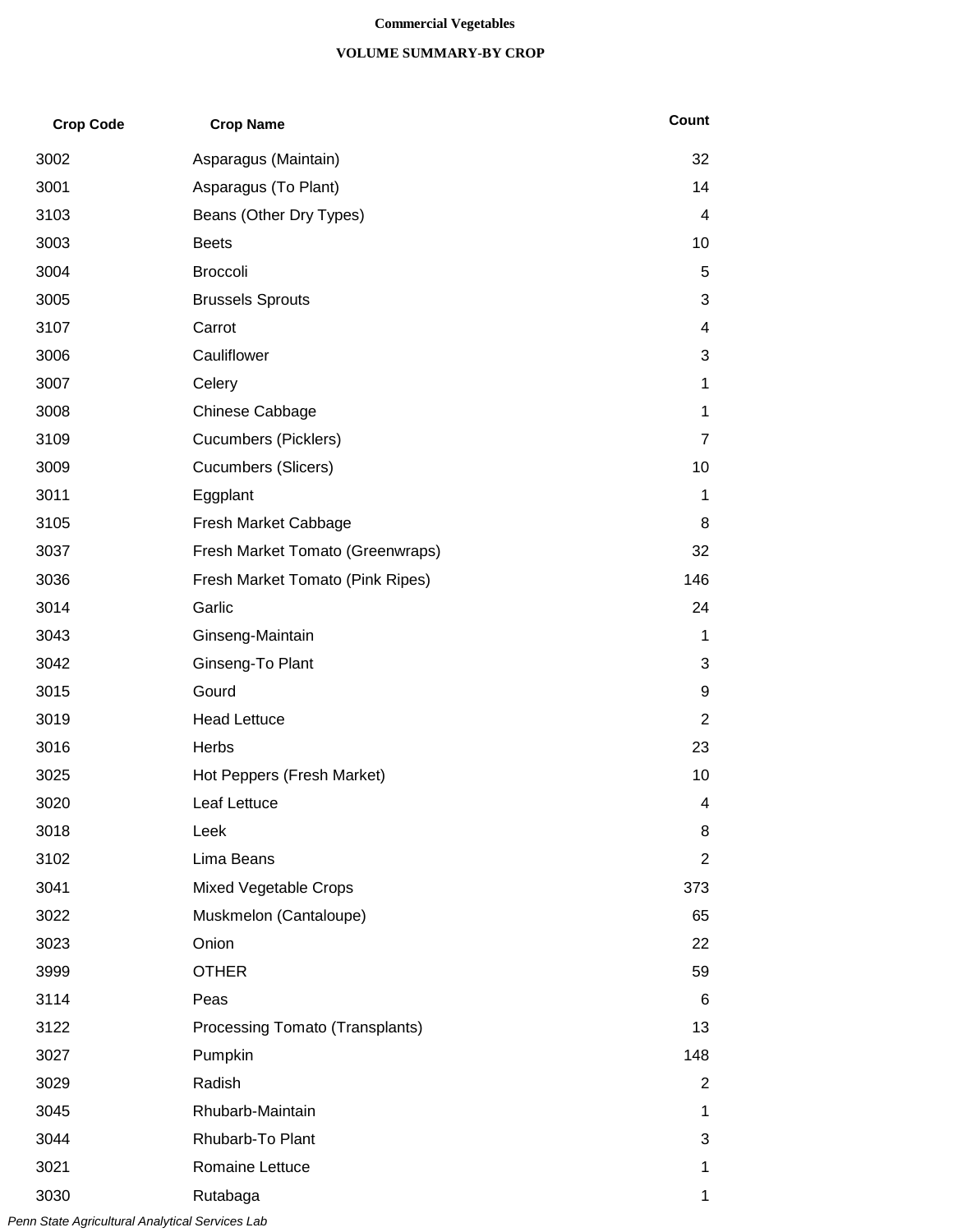#### **Commercial Vegetables**

### **VOLUME SUMMARY-BY CROP**

| <b>Crop Code</b> | <b>Crop Name</b>                  | Count |
|------------------|-----------------------------------|-------|
| 3104             | Snap Beans                        | 81    |
| 3118             | Spinach                           | 4     |
| 3032             | Summer Squash                     | 10    |
| 3034             | Sweet Corn (Fresh Market)         | 234   |
| 3120             | Sweet Corn (Processing)           | 3     |
| 3035             | <b>Sweet Potato</b>               | 4     |
| 3026             | <b>Sweet-Fresh Market Peppers</b> | 34    |
| 3123             | <b>Turnip Greens</b>              | 6     |
| 3038             | <b>Turnip Roots</b>               | 9     |
| 3040             | Watermelon                        | 10    |
| 3033             | Winter Squash (Fresh Market)      | 43    |
|                  | <b>TOTAL:</b>                     | 1,499 |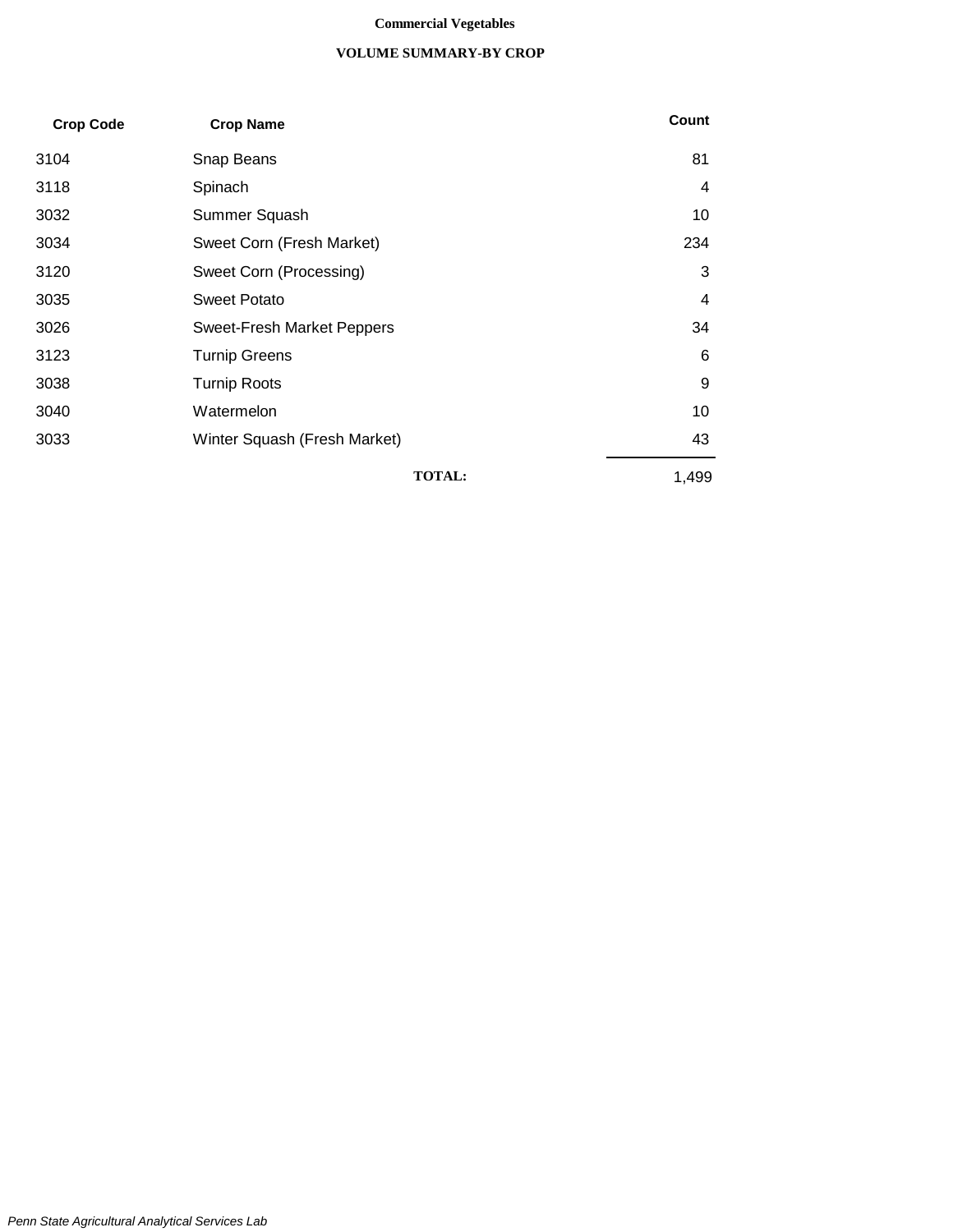| County           | <b>Total Samples</b> | Crop                              | # of Samples   |
|------------------|----------------------|-----------------------------------|----------------|
|                  |                      |                                   |                |
| <b>ADAMS</b>     | 16                   |                                   |                |
|                  |                      | Fresh Market Tomato (Pink Ripes)  | 3              |
|                  |                      | Mixed Vegetable Crops             | 7              |
|                  |                      | Rhubarb-To Plant                  | 1.             |
|                  |                      | Sweet Corn (Fresh Market)         | 5              |
| <b>ALLEGHENY</b> | 85                   |                                   |                |
|                  |                      | Asparagus (To Plant)              | 1              |
|                  |                      | <b>Broccoli</b>                   | 1              |
|                  |                      | <b>Brussels Sprouts</b>           | 1              |
|                  |                      | Cauliflower                       | 1              |
|                  |                      | <b>Cucumbers (Picklers)</b>       | 1              |
|                  |                      | Fresh Market Cabbage              | 1              |
|                  |                      | Fresh Market Tomato (Pink Ripes)  | 11             |
|                  |                      | Garlic                            | 6              |
|                  |                      | Ginseng-To Plant                  | 1              |
|                  |                      | Gourd                             | 1              |
|                  |                      | Herbs                             | 3              |
|                  |                      | Mixed Vegetable Crops             | 10             |
|                  |                      | Muskmelon (Cantaloupe)            | $\mathbf{1}$   |
|                  |                      | <b>OTHER</b>                      | 6              |
|                  |                      | Peas                              | 1              |
|                  |                      | Processing Tomato (Transplants)   | 1              |
|                  |                      | Pumpkin                           | 13             |
|                  |                      | Snap Beans                        | 1              |
|                  |                      | Spinach                           | 1              |
|                  |                      | Summer Squash                     | 2              |
|                  |                      | Sweet Corn (Fresh Market)         | 19             |
|                  |                      | <b>Sweet-Fresh Market Peppers</b> | $\overline{2}$ |
| <b>ARMSTRONG</b> | 12                   |                                   |                |
|                  |                      | Fresh Market Tomato (Greenwraps)  | 1              |
|                  |                      | Hot Peppers (Fresh Market)        | $\overline{2}$ |
|                  |                      | Mixed Vegetable Crops             | 5              |
|                  |                      | Pumpkin                           | 1              |
|                  |                      | Radish                            | 1.             |
|                  |                      | Sweet Corn (Fresh Market)         | $\overline{2}$ |
| <b>BEAVER</b>    | 4                    |                                   |                |
|                  |                      | Asparagus (Maintain)              | 1              |
|                  |                      | Fresh Market Tomato (Pink Ripes)  | 1              |
|                  |                      | Herbs                             | 1              |
|                  |                      | Pumpkin                           | 1              |
|                  |                      |                                   |                |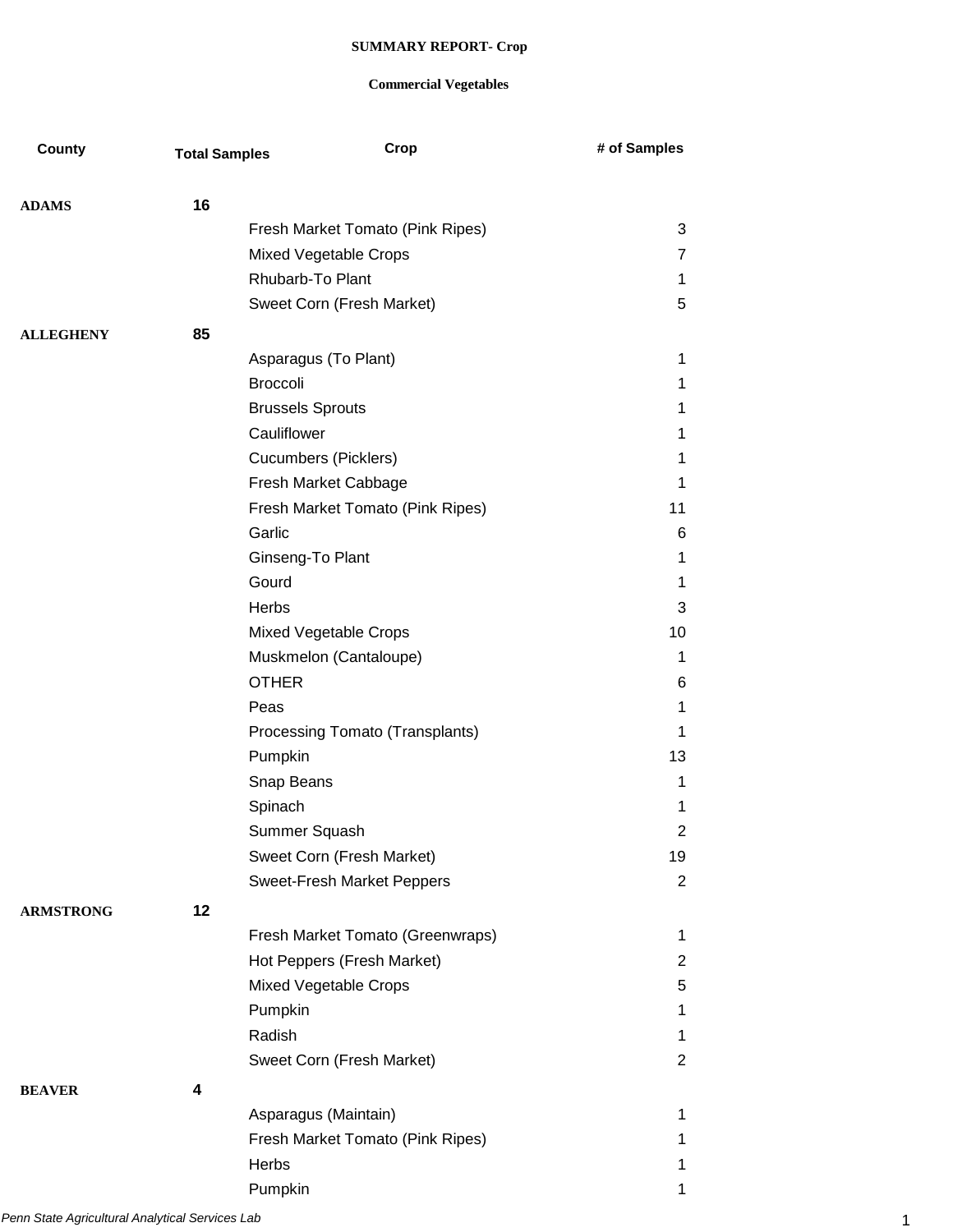| County          | <b>Total Samples</b> | Crop                             | # of Samples   |
|-----------------|----------------------|----------------------------------|----------------|
|                 |                      |                                  |                |
| <b>BEDFORD</b>  | 7                    |                                  |                |
|                 |                      | Mixed Vegetable Crops            | 3              |
|                 |                      | Onion                            | 1              |
|                 |                      | Processing Tomato (Transplants)  | 1              |
|                 |                      | Sweet Corn (Fresh Market)        | 2              |
| <b>BERKS</b>    | 48                   |                                  |                |
|                 |                      | Asparagus (Maintain)             | 1              |
|                 |                      | Fresh Market Tomato (Pink Ripes) | 3              |
|                 |                      | Garlic                           | 1              |
|                 |                      | Gourd                            | 1              |
|                 |                      | Herbs                            | 9              |
|                 |                      | Mixed Vegetable Crops            | 19             |
|                 |                      | Muskmelon (Cantaloupe)           | 1              |
|                 |                      | <b>OTHER</b>                     | $\overline{2}$ |
|                 |                      | Pumpkin                          | 1              |
|                 |                      | Summer Squash                    | 1              |
|                 |                      | Sweet Corn (Fresh Market)        | 5              |
|                 |                      | <b>Turnip Roots</b>              | 1              |
|                 |                      | Watermelon                       | 1              |
|                 |                      | Winter Squash (Fresh Market)     | $\overline{c}$ |
| <b>BLAIR</b>    | 13                   |                                  |                |
|                 |                      | Mixed Vegetable Crops            | 1              |
|                 |                      | <b>OTHER</b>                     | 3              |
|                 |                      | Pumpkin                          | $\overline{2}$ |
|                 |                      | Sweet Corn (Fresh Market)        | 6              |
|                 |                      | Winter Squash (Fresh Market)     | $\mathbf 1$    |
| <b>BRADFORD</b> | 13                   |                                  |                |
|                 |                      | Fresh Market Cabbage             | $\mathbf 1$    |
|                 |                      | Fresh Market Tomato (Pink Ripes) | $\overline{2}$ |
|                 |                      | Mixed Vegetable Crops            | 3              |
|                 |                      | Muskmelon (Cantaloupe)           | $\mathbf{1}$   |
|                 |                      | Pumpkin                          | $\mathbf{1}$   |
|                 |                      | Sweet Corn (Fresh Market)        | 4              |
|                 |                      | Winter Squash (Fresh Market)     | 1              |
| <b>BUCKS</b>    | 47                   |                                  |                |
|                 |                      | Carrot                           | 1              |
|                 |                      | Chinese Cabbage                  | 1              |
|                 |                      | Cucumbers (Slicers)              | 1              |
|                 |                      | Eggplant                         | 1              |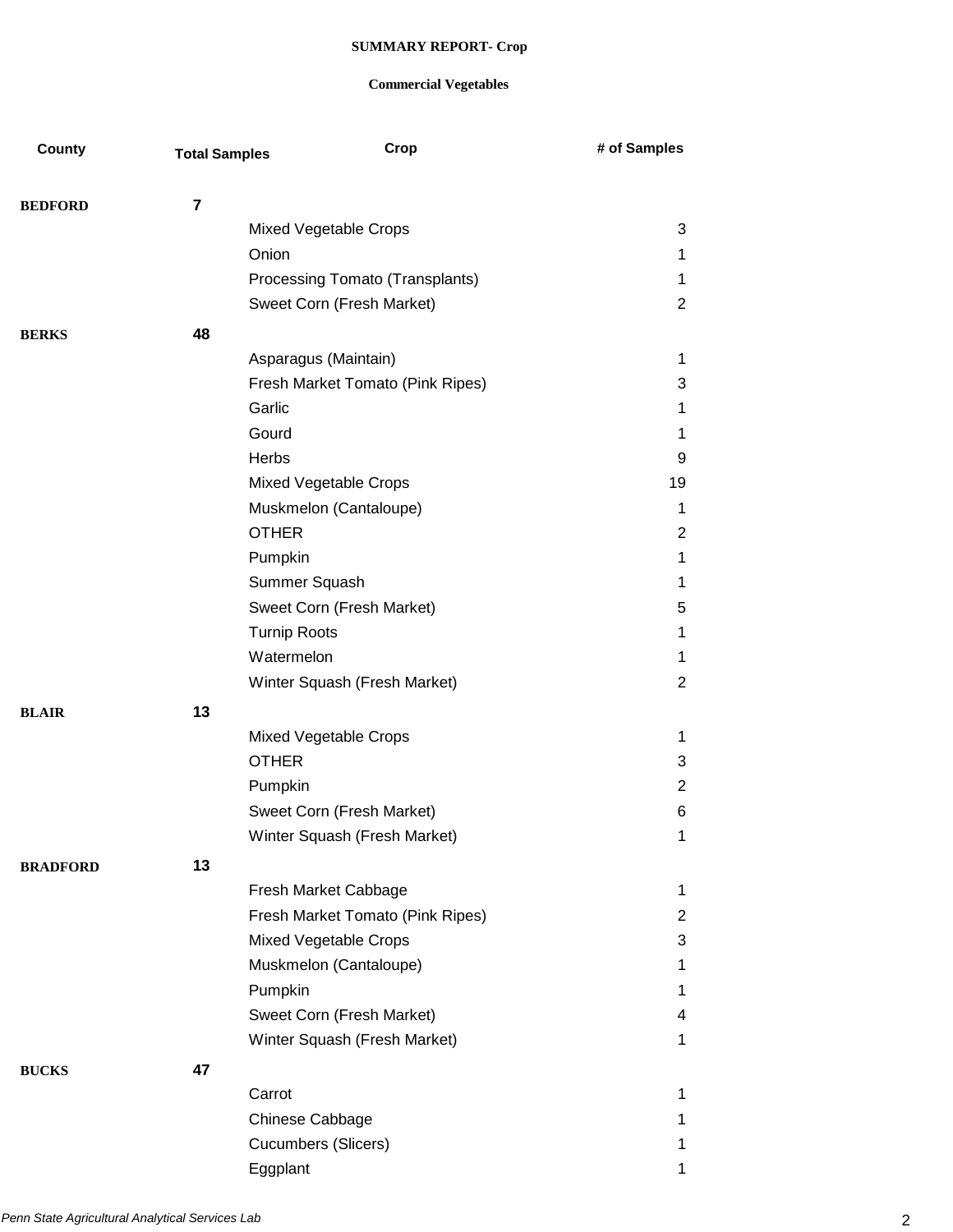| County         | <b>Total Samples</b> | Crop                             | # of Samples     |
|----------------|----------------------|----------------------------------|------------------|
|                |                      | Fresh Market Tomato (Pink Ripes) | 9                |
|                |                      | Garlic                           | 2                |
|                |                      | Lima Beans                       | 1                |
|                |                      | Mixed Vegetable Crops            | 8                |
|                |                      | <b>OTHER</b>                     | 1                |
|                |                      | Processing Tomato (Transplants)  | 1                |
|                |                      | Pumpkin                          | 6                |
|                |                      | Romaine Lettuce                  | 1                |
|                |                      | Spinach                          | 1                |
|                |                      | Summer Squash                    | 1                |
|                |                      | Sweet Corn (Fresh Market)        | 10               |
|                |                      | Sweet-Fresh Market Peppers       | 1                |
|                |                      | <b>Turnip Greens</b>             | 1                |
| <b>BUTLER</b>  | 54                   |                                  |                  |
|                |                      | Asparagus (Maintain)             | 1                |
|                |                      | Asparagus (To Plant)             | 2                |
|                |                      | <b>Broccoli</b>                  | 1                |
|                |                      | Cauliflower                      | 1                |
|                |                      | <b>Cucumbers (Picklers)</b>      | 1                |
|                |                      | Fresh Market Tomato (Pink Ripes) | 7                |
|                |                      | <b>Head Lettuce</b>              | 1                |
|                |                      | Mixed Vegetable Crops            | 9                |
|                |                      | Onion                            | $\overline{7}$   |
|                |                      | Processing Tomato (Transplants)  | 1                |
|                |                      | Pumpkin                          | 6                |
|                |                      | Rhubarb-To Plant                 | $\overline{2}$   |
|                |                      | Snap Beans                       | $\boldsymbol{2}$ |
|                |                      | Spinach                          | 1                |
|                |                      | Summer Squash                    | $\overline{2}$   |
|                |                      | Sweet Corn (Fresh Market)        | 7                |
|                |                      | Sweet-Fresh Market Peppers       | $\overline{2}$   |
|                |                      | Watermelon                       | 1                |
| <b>CAMBRIA</b> | 11                   |                                  |                  |
|                |                      | Fresh Market Tomato (Pink Ripes) | 1                |
|                |                      | Garlic                           | 1                |
|                |                      | Ginseng-Maintain                 | 1                |
|                |                      | Mixed Vegetable Crops            | 3                |
|                |                      | Processing Tomato (Transplants)  | 1                |
|                |                      | Pumpkin                          | 1                |
|                |                      | Summer Squash                    | 1                |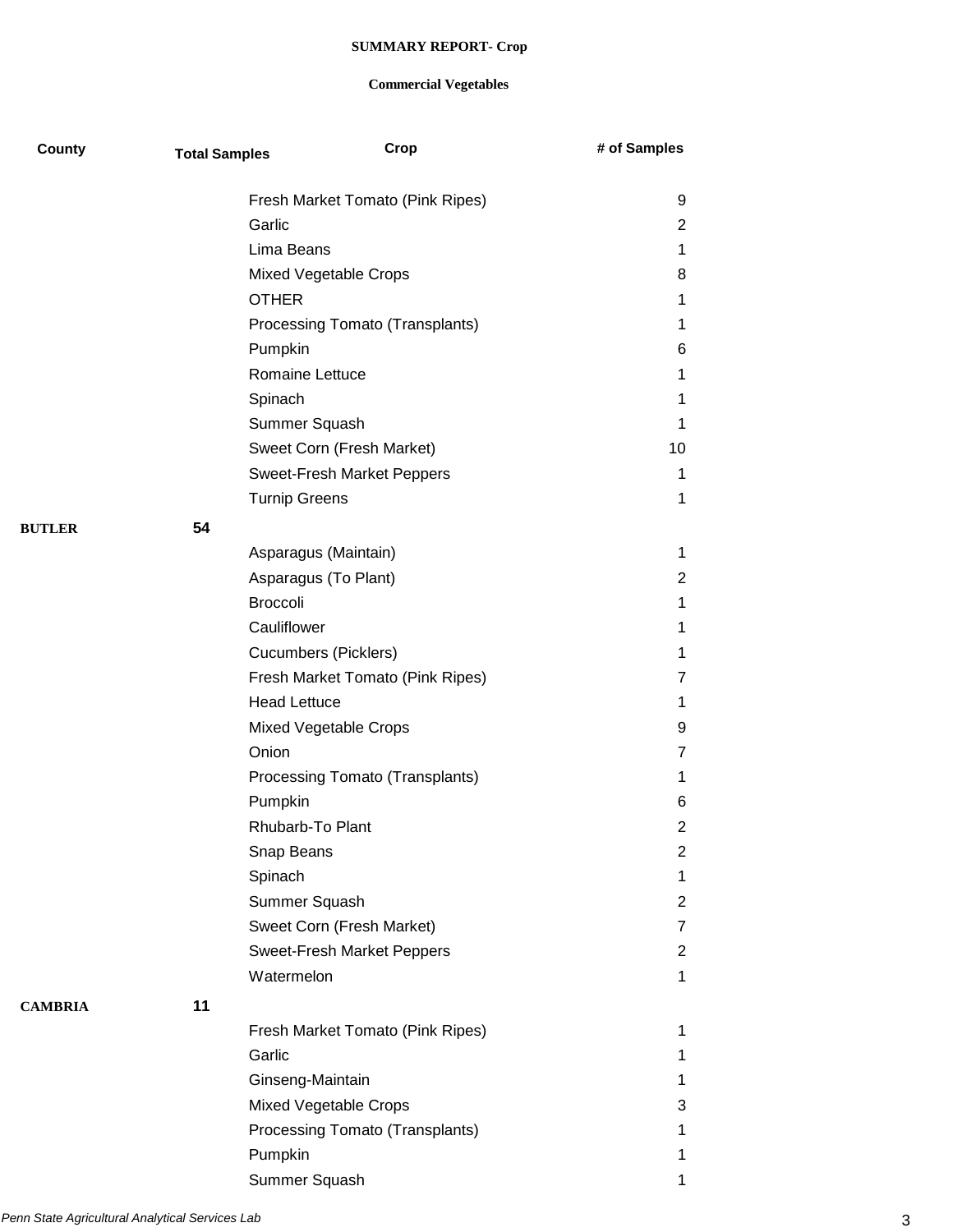## **Commercial Vegetables**

| County         | <b>Total Samples</b> | Crop                             | # of Samples    |
|----------------|----------------------|----------------------------------|-----------------|
|                |                      | Sweet-Fresh Market Peppers       | $\overline{2}$  |
| <b>CARBON</b>  | 6                    |                                  |                 |
|                |                      | Fresh Market Tomato (Pink Ripes) | 1               |
|                |                      | Ginseng-To Plant                 | 1.              |
|                |                      | Mixed Vegetable Crops            | 4               |
| <b>CENTRE</b>  | 226                  |                                  |                 |
|                |                      | Asparagus (Maintain)             | $\mathbf 1$     |
|                |                      | Beans (Other Dry Types)          | 4               |
|                |                      | Cauliflower                      | 1               |
|                |                      | Fresh Market Tomato (Pink Ripes) | 7               |
|                |                      | Garlic                           | 1               |
|                |                      | Hot Peppers (Fresh Market)       | 4               |
|                |                      | Mixed Vegetable Crops            | 52              |
|                |                      | Muskmelon (Cantaloupe)           | 46              |
|                |                      | Onion                            | 2               |
|                |                      | <b>OTHER</b>                     | 11              |
|                |                      | Processing Tomato (Transplants)  | 3               |
|                |                      | Pumpkin                          | 12 <sub>2</sub> |
|                |                      | Snap Beans                       | 40              |
|                |                      | Sweet Corn (Fresh Market)        | 5               |
|                |                      | Sweet Corn (Processing)          | 1               |
|                |                      | <b>Turnip Greens</b>             | $\mathbf 1$     |
|                |                      | <b>Turnip Roots</b>              | 1               |
|                |                      | Watermelon                       | 3               |
|                |                      | Winter Squash (Fresh Market)     | 31              |
| <b>CHESTER</b> | 29                   |                                  |                 |
|                |                      | Asparagus (Maintain)             | 2               |
|                |                      | Fresh Market Tomato (Pink Ripes) | 3               |
|                |                      | <b>Mixed Vegetable Crops</b>     | 20              |
|                |                      | Onion                            | 1               |
|                |                      | <b>OTHER</b>                     | 1               |
|                |                      | Pumpkin                          | 1               |
|                |                      | Winter Squash (Fresh Market)     | 1               |
| <b>CLARION</b> | 6                    |                                  |                 |
|                |                      | Garlic                           | 3               |
|                |                      | Mixed Vegetable Crops            | 1               |
|                |                      | Pumpkin                          | 1.              |
|                |                      | Sweet Corn (Fresh Market)        | 1               |

**CLEARFIELD 8**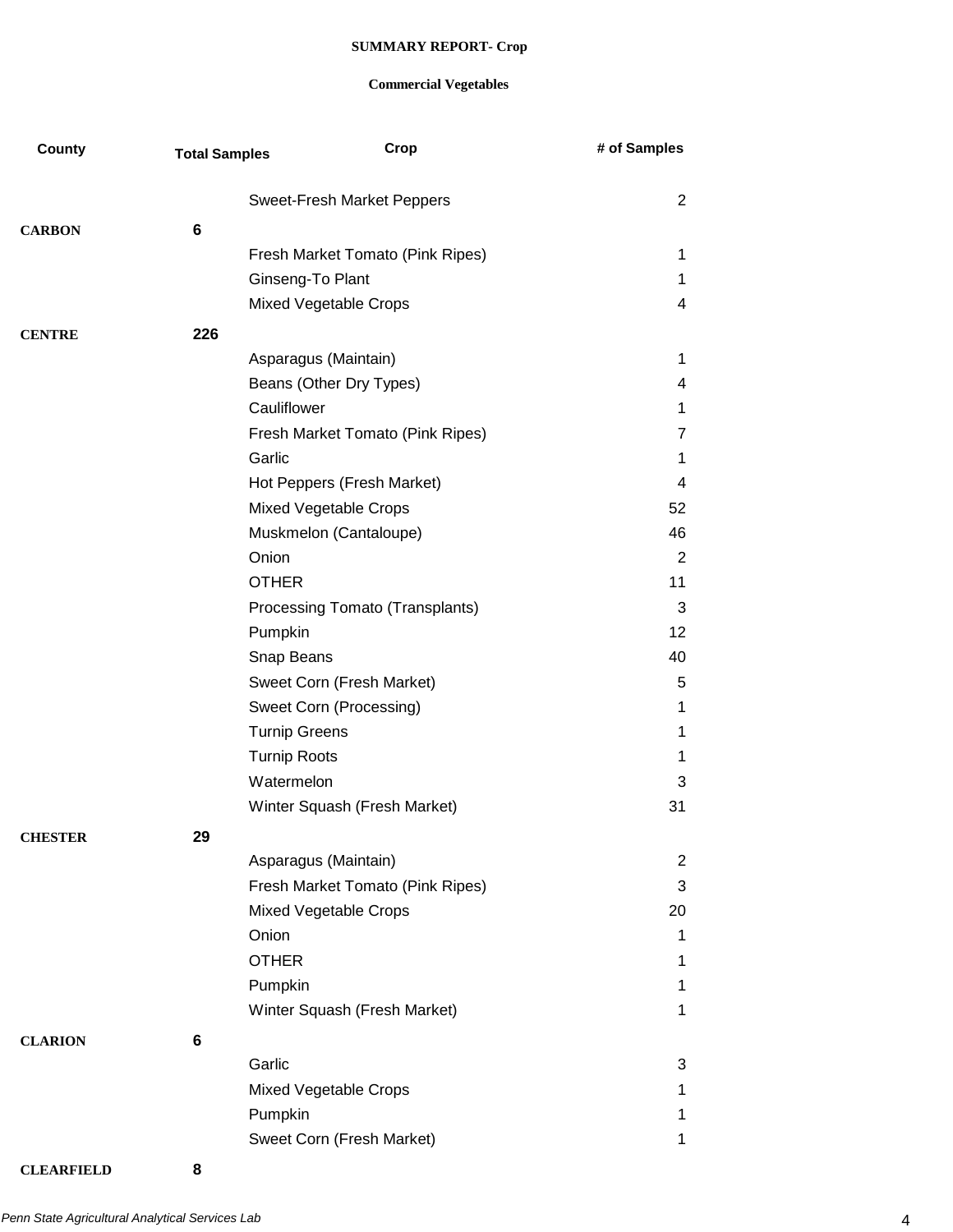| Mixed Vegetable Crops<br>Sweet Corn (Fresh Market)<br>14<br><b>CLINTON</b><br>Fresh Market Tomato (Pink Ripes)<br><b>Herbs</b><br>Snap Beans | $\overline{2}$<br>6<br>4<br>$\mathbf 1$<br>5<br>2<br>2<br>$\overline{2}$<br>$\mathbf 1$<br>7 |
|----------------------------------------------------------------------------------------------------------------------------------------------|----------------------------------------------------------------------------------------------|
|                                                                                                                                              |                                                                                              |
|                                                                                                                                              |                                                                                              |
|                                                                                                                                              |                                                                                              |
|                                                                                                                                              |                                                                                              |
|                                                                                                                                              |                                                                                              |
|                                                                                                                                              |                                                                                              |
|                                                                                                                                              |                                                                                              |
| <b>Sweet-Fresh Market Peppers</b>                                                                                                            |                                                                                              |
| Winter Squash (Fresh Market)                                                                                                                 |                                                                                              |
| 24<br><b>COLUMBIA</b>                                                                                                                        |                                                                                              |
| Fresh Market Tomato (Pink Ripes)                                                                                                             |                                                                                              |
| Garlic                                                                                                                                       |                                                                                              |
| Mixed Vegetable Crops                                                                                                                        |                                                                                              |
| Onion                                                                                                                                        | $\mathbf 1$                                                                                  |
| Pumpkin                                                                                                                                      | $\overline{2}$                                                                               |
| Snap Beans                                                                                                                                   | 4                                                                                            |
| Sweet Corn (Fresh Market)                                                                                                                    | $\overline{7}$                                                                               |
| 10<br><b>CRAWFORD</b>                                                                                                                        |                                                                                              |
| Asparagus (Maintain)                                                                                                                         | 1                                                                                            |
| Mixed Vegetable Crops                                                                                                                        | $\overline{2}$                                                                               |
| Onion                                                                                                                                        | 1                                                                                            |
| Pumpkin                                                                                                                                      | 2                                                                                            |
| Sweet Corn (Fresh Market)                                                                                                                    | 3                                                                                            |
| Winter Squash (Fresh Market)                                                                                                                 | 1                                                                                            |
| 17<br><b>CUMBERLAND</b>                                                                                                                      |                                                                                              |
| Asparagus (To Plant)                                                                                                                         | 1                                                                                            |
| Cucumbers (Picklers)                                                                                                                         | 1                                                                                            |
| Fresh Market Tomato (Greenwraps)                                                                                                             | 1                                                                                            |
| Fresh Market Tomato (Pink Ripes)                                                                                                             | 2                                                                                            |
| Gourd                                                                                                                                        | $\overline{2}$                                                                               |
| Mixed Vegetable Crops                                                                                                                        | 5                                                                                            |
| Snap Beans                                                                                                                                   | 1.                                                                                           |
| Sweet Corn (Fresh Market)                                                                                                                    | $\overline{2}$                                                                               |
| <b>Sweet Potato</b>                                                                                                                          | 1                                                                                            |
| Sweet-Fresh Market Peppers                                                                                                                   | 1                                                                                            |
| 71<br><b>DAUPHIN</b>                                                                                                                         |                                                                                              |
| Asparagus (Maintain)                                                                                                                         | 2                                                                                            |
| <b>Beets</b>                                                                                                                                 | 3                                                                                            |
| <b>Cucumbers (Slicers)</b>                                                                                                                   | $\overline{2}$                                                                               |
| Fresh Market Cabbage                                                                                                                         | 3                                                                                            |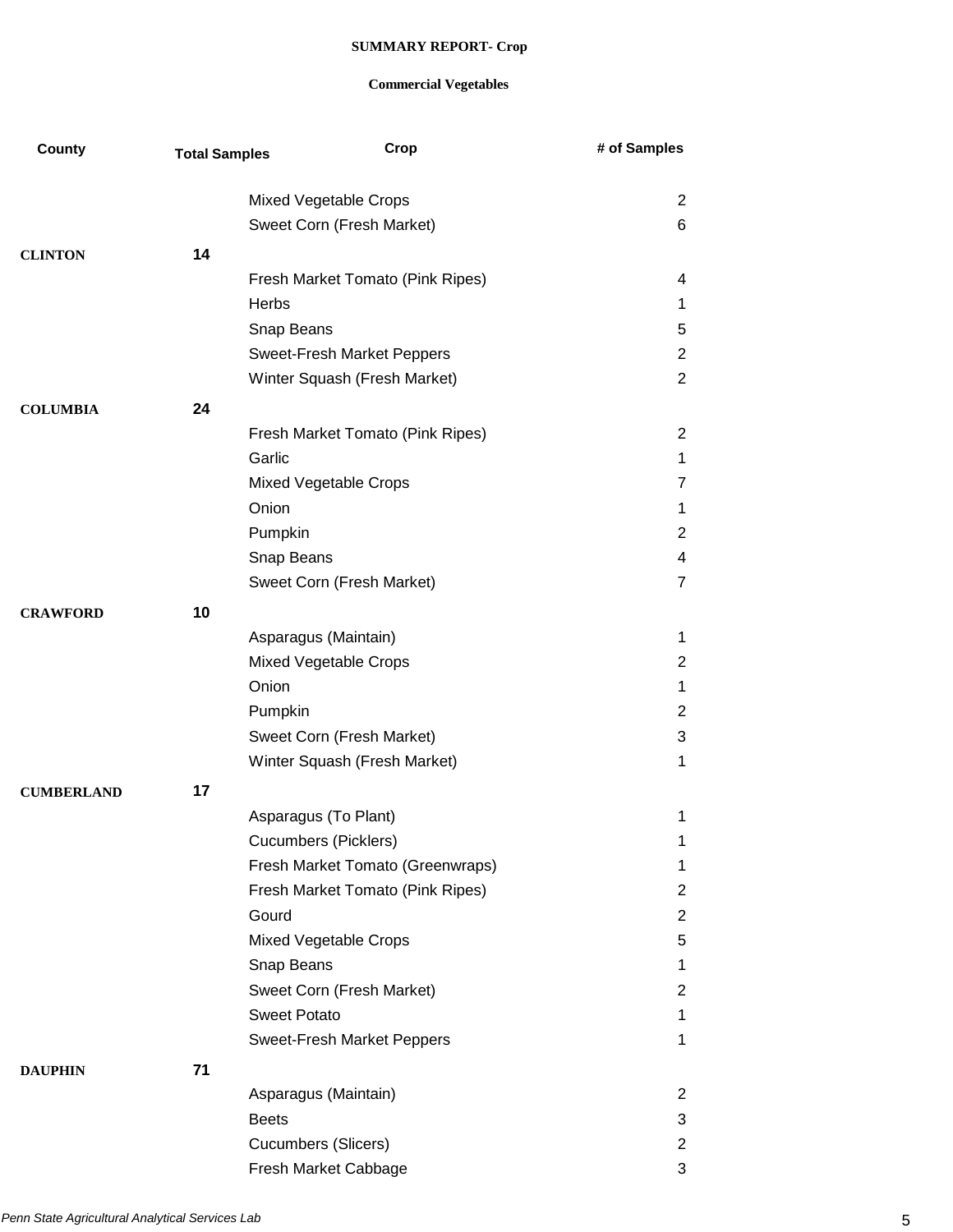| County          | <b>Total Samples</b> | Crop                             | # of Samples   |
|-----------------|----------------------|----------------------------------|----------------|
|                 |                      | Fresh Market Tomato (Pink Ripes) | 5              |
|                 |                      | Gourd                            | 1              |
|                 |                      | <b>Herbs</b>                     | $\overline{2}$ |
|                 |                      | Mixed Vegetable Crops            | 4              |
|                 |                      | Muskmelon (Cantaloupe)           | 3              |
|                 |                      | Onion                            | 1              |
|                 |                      | <b>OTHER</b>                     | 10             |
|                 |                      | Peas                             | 1              |
|                 |                      | Processing Tomato (Transplants)  | 1              |
|                 |                      | Pumpkin                          | 7              |
|                 |                      | Snap Beans                       | 3              |
|                 |                      | Summer Squash                    | 1              |
|                 |                      | Sweet Corn (Fresh Market)        | 18             |
|                 |                      | Sweet-Fresh Market Peppers       | $\overline{2}$ |
|                 |                      | Watermelon                       | $\overline{2}$ |
| <b>DELAWARE</b> | 21                   |                                  |                |
|                 |                      | Asparagus (Maintain)             | 1              |
|                 |                      | Fresh Market Tomato (Pink Ripes) | 1              |
|                 |                      | <b>Head Lettuce</b>              | 1              |
|                 |                      | Hot Peppers (Fresh Market)       | 1              |
|                 |                      | Mixed Vegetable Crops            | 14             |
|                 |                      | <b>OTHER</b>                     | 1              |
|                 |                      | Processing Tomato (Transplants)  | 1              |
|                 |                      | Pumpkin                          | 1              |
| ELK             | 22                   |                                  |                |
|                 |                      | Fresh Market Tomato (Pink Ripes) | 1              |
|                 |                      | Mixed Vegetable Crops            | 12             |
|                 |                      | Pumpkin                          | 4              |
|                 |                      | Sweet Corn (Fresh Market)        | 5              |
| ERIE            | 10                   |                                  |                |
|                 |                      | Fresh Market Tomato (Pink Ripes) | 1              |
|                 |                      | Garlic                           | 1              |
|                 |                      | Mixed Vegetable Crops            | 4              |
|                 |                      | <b>OTHER</b>                     | $\overline{2}$ |
|                 |                      | Sweet Corn (Fresh Market)        | $\overline{2}$ |
| FAYETTE         | 19                   |                                  |                |
|                 |                      | Asparagus (Maintain)             | 1              |
|                 |                      | Asparagus (To Plant)             | 1              |
|                 |                      | Cucumbers (Slicers)              | 1              |
|                 |                      | Fresh Market Tomato (Pink Ripes) | 1              |
|                 |                      |                                  |                |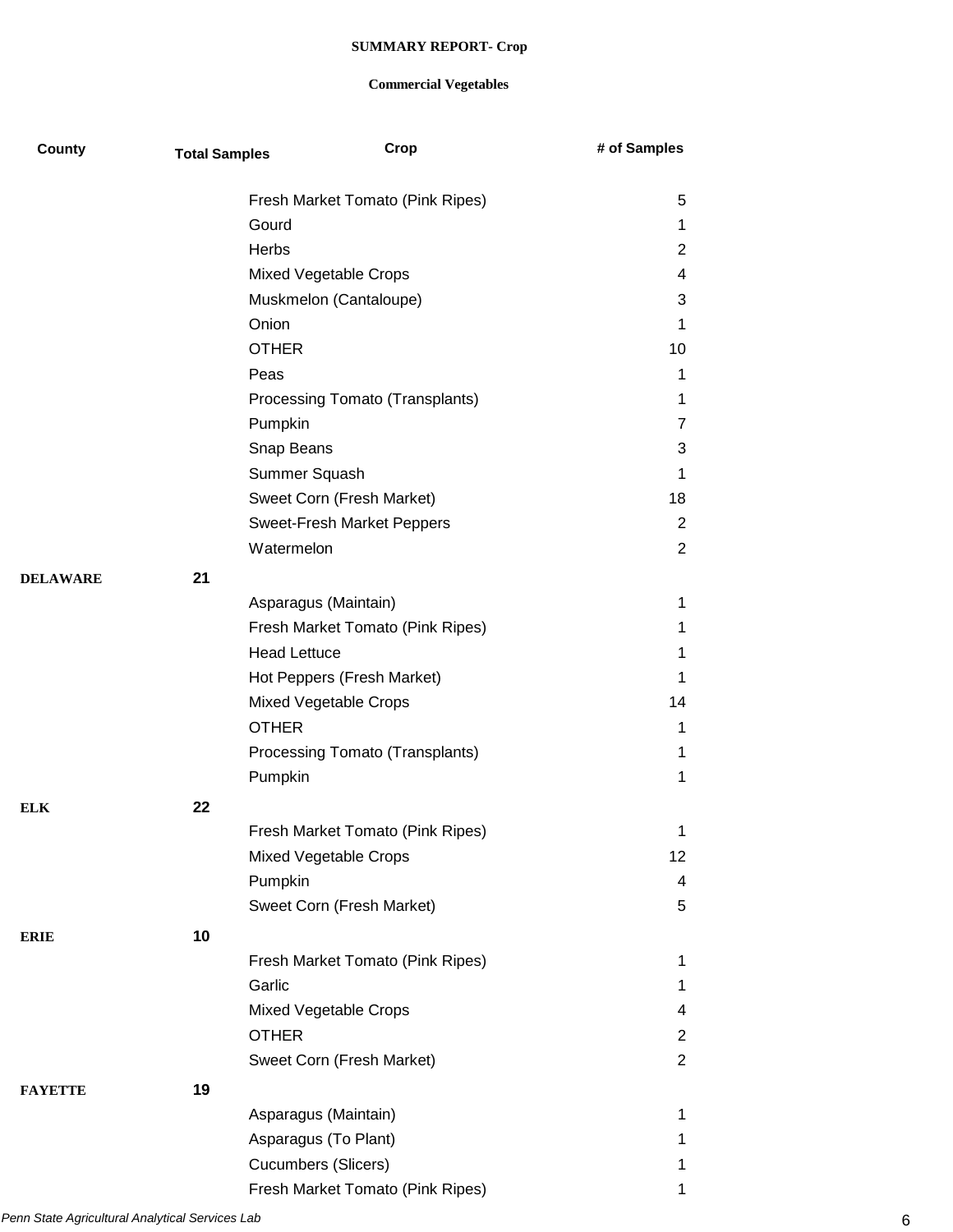| County            | <b>Total Samples</b> | Crop                             | # of Samples   |
|-------------------|----------------------|----------------------------------|----------------|
|                   |                      | Hot Peppers (Fresh Market)       | 1              |
|                   |                      | Mixed Vegetable Crops            | 7              |
|                   |                      | Pumpkin                          | 2              |
|                   |                      | Snap Beans                       | 1              |
|                   |                      | Sweet Corn (Fresh Market)        | 3              |
|                   |                      | Sweet-Fresh Market Peppers       | $\mathbf 1$    |
| <b>FOREST</b>     | 8                    |                                  |                |
|                   |                      | <b>Mixed Vegetable Crops</b>     | 4              |
|                   |                      | Sweet Corn (Fresh Market)        | 3              |
|                   |                      | <b>Turnip Roots</b>              | 1              |
| <b>FRANKLIN</b>   | 13                   |                                  |                |
|                   |                      | Asparagus (To Plant)             | 3              |
|                   |                      | Fresh Market Tomato (Pink Ripes) | 1              |
|                   |                      | Mixed Vegetable Crops            | 3              |
|                   |                      | Pumpkin                          | 6              |
| <b>FULTON</b>     | $\mathbf 2$          |                                  |                |
|                   |                      | Mixed Vegetable Crops            | 1              |
|                   |                      | Rutabaga                         | 1              |
| <b>GREENE</b>     | 8                    |                                  |                |
|                   |                      | Asparagus (Maintain)             | 1              |
|                   |                      | Fresh Market Tomato (Pink Ripes) | 1              |
|                   |                      | Pumpkin                          | 6              |
| <b>HUNTINGDON</b> | 3                    |                                  |                |
|                   |                      | Asparagus (Maintain)             | 1              |
|                   |                      | <b>Mixed Vegetable Crops</b>     | 1              |
|                   |                      | Sweet Corn (Fresh Market)        | 1              |
| <b>INDIANA</b>    | 12                   |                                  |                |
|                   |                      | Asparagus (Maintain)             | 1              |
|                   |                      | Fresh Market Tomato (Greenwraps) | 1.             |
|                   |                      | Herbs                            | $\overline{2}$ |
|                   |                      | <b>Mixed Vegetable Crops</b>     | 3              |
|                   |                      | Pumpkin                          | 3              |
|                   |                      | Rhubarb-Maintain                 | 1              |
|                   |                      | Sweet Corn (Fresh Market)        | 1              |
| <b>JEFFERSON</b>  | 18                   |                                  |                |
|                   |                      | Asparagus (Maintain)             | 1              |
|                   |                      | Gourd                            | 4              |
|                   |                      | Hot Peppers (Fresh Market)       | 1.             |
|                   |                      | <b>Mixed Vegetable Crops</b>     | $\overline{2}$ |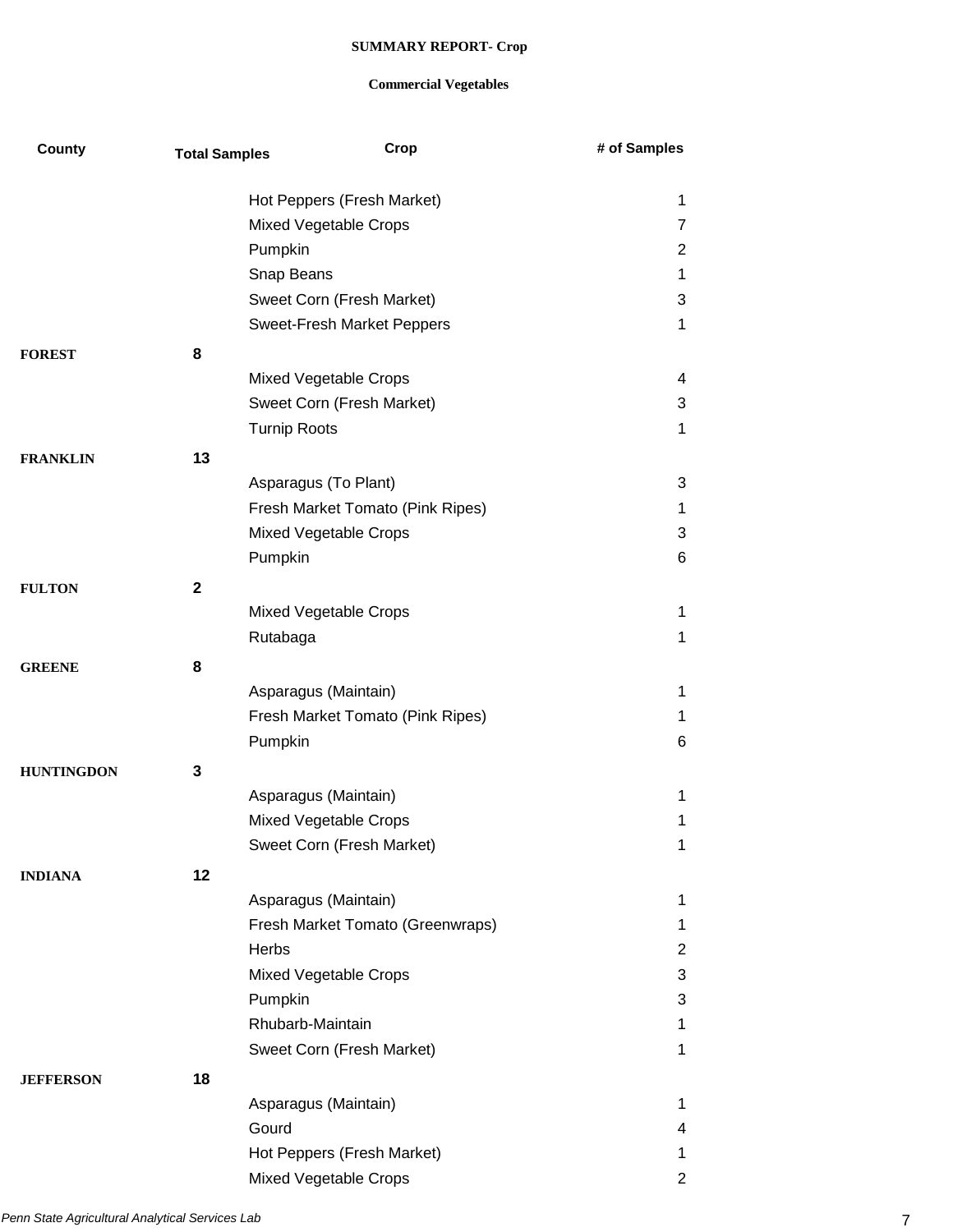## **Commercial Vegetables**

| County            | <b>Total Samples</b> |                            | Crop                             | # of Samples   |
|-------------------|----------------------|----------------------------|----------------------------------|----------------|
|                   |                      | Pumpkin                    |                                  | 7              |
|                   |                      |                            | Sweet Corn (Fresh Market)        | 3              |
| <b>JUNIATA</b>    | 13                   |                            |                                  |                |
|                   |                      | <b>Broccoli</b>            |                                  | $\mathbf{1}$   |
|                   |                      | Carrot                     |                                  | 1              |
|                   |                      | <b>Cucumbers (Slicers)</b> |                                  | 1              |
|                   |                      |                            | Fresh Market Tomato (Pink Ripes) | 1              |
|                   |                      | Garlic                     |                                  | 1              |
|                   |                      | Leaf Lettuce               |                                  | 1              |
|                   |                      | Snap Beans                 |                                  | 1              |
|                   |                      |                            | Sweet Corn (Fresh Market)        | 5              |
|                   |                      | Watermelon                 |                                  | 1              |
| <b>LACKAWANNA</b> | 66                   |                            |                                  |                |
|                   |                      | Carrot                     |                                  | 1              |
|                   |                      | Celery                     |                                  | 1              |
|                   |                      |                            | Fresh Market Cabbage             | $\overline{2}$ |
|                   |                      |                            | Fresh Market Tomato (Greenwraps) | 26             |
|                   |                      |                            | Fresh Market Tomato (Pink Ripes) | 8              |
|                   |                      |                            | Mixed Vegetable Crops            | 8              |
|                   |                      | Peas                       |                                  | 1              |
|                   |                      |                            | Processing Tomato (Transplants)  | 1              |
|                   |                      | Pumpkin                    |                                  | 1              |
|                   |                      | Radish                     |                                  | 1              |
|                   |                      | Snap Beans                 |                                  | 1              |
|                   |                      |                            | Sweet Corn (Fresh Market)        | 11             |
|                   |                      |                            | Sweet-Fresh Market Peppers       | $\overline{2}$ |
|                   |                      | <b>Turnip Greens</b>       |                                  | $\overline{2}$ |
| <b>LANCASTER</b>  | 24                   |                            |                                  |                |
|                   |                      |                            | Asparagus (Maintain)             | 1              |
|                   |                      |                            | Fresh Market Tomato (Pink Ripes) | $\overline{2}$ |
|                   |                      |                            | Mixed Vegetable Crops            | 5              |
|                   |                      | Onion                      |                                  | 1              |
|                   |                      | Peas                       |                                  | 1              |
|                   |                      | Pumpkin                    |                                  | 4              |
|                   |                      | Snap Beans                 |                                  | $\overline{2}$ |
|                   |                      |                            | Sweet Corn (Fresh Market)        | 6              |
|                   |                      | Watermelon                 |                                  | $\mathbf{1}$   |
|                   |                      |                            | Winter Squash (Fresh Market)     | 1              |
| <b>LAWRENCE</b>   | 9                    |                            |                                  |                |
|                   |                      |                            | Fresh Market Tomato (Greenwraps) | 1              |

*Penn State Agricultural Analytical Services Lab* 8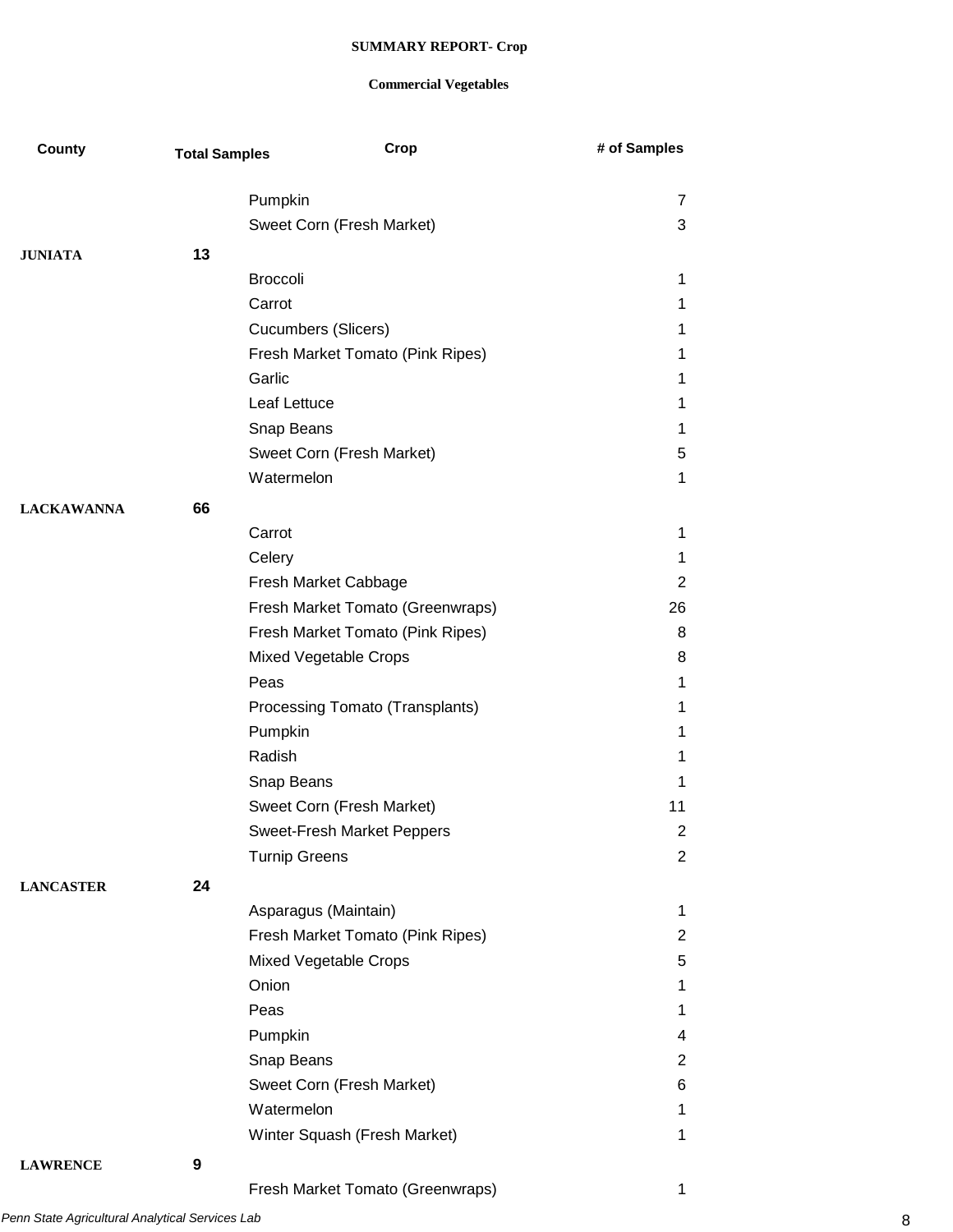| County          | <b>Total Samples</b> | Crop                             | # of Samples   |
|-----------------|----------------------|----------------------------------|----------------|
|                 |                      | Fresh Market Tomato (Pink Ripes) | 1              |
|                 |                      | Ginseng-To Plant                 | 1              |
|                 |                      | Mixed Vegetable Crops            | $\overline{c}$ |
|                 |                      | Pumpkin                          | $\overline{2}$ |
|                 |                      | Sweet Corn (Fresh Market)        | $\overline{2}$ |
|                 |                      |                                  |                |
| <b>LEBANON</b>  | 5                    |                                  |                |
|                 |                      | Fresh Market Tomato (Pink Ripes) | 1              |
|                 |                      | <b>Mixed Vegetable Crops</b>     | 1              |
|                 |                      | <b>OTHER</b>                     | 1              |
|                 |                      | Pumpkin                          | 1              |
|                 |                      | Sweet-Fresh Market Peppers       | 1              |
| <b>LEHIGH</b>   | 27                   |                                  |                |
|                 |                      | Asparagus (To Plant)             | 1              |
|                 |                      | <b>Beets</b>                     | 3              |
|                 |                      | Fresh Market Tomato (Pink Ripes) | 3              |
|                 |                      | <b>Herbs</b>                     | 1              |
|                 |                      | Mixed Vegetable Crops            | 12             |
|                 |                      | Muskmelon (Cantaloupe)           | 1              |
|                 |                      | <b>OTHER</b>                     | 3              |
|                 |                      | Pumpkin                          | 2              |
|                 |                      | Sweet Corn (Fresh Market)        | 1              |
| <b>LUZERNE</b>  | 27                   |                                  |                |
|                 |                      | Asparagus (Maintain)             | 1              |
|                 |                      | <b>Cucumbers (Picklers)</b>      | 1              |
|                 |                      | Fresh Market Tomato (Pink Ripes) | 9              |
|                 |                      | Mixed Vegetable Crops            | 4              |
|                 |                      | Muskmelon (Cantaloupe)           | 1              |
|                 |                      | <b>OTHER</b>                     | 1              |
|                 |                      | Snap Beans                       | 5              |
|                 |                      | Summer Squash                    | $\mathbf{1}$   |
|                 |                      | Sweet Corn (Fresh Market)        | 2              |
|                 |                      | Sweet-Fresh Market Peppers       | 1              |
|                 |                      | <b>Turnip Roots</b>              | 1              |
| <b>LYCOMING</b> | 26                   |                                  |                |
|                 |                      | Asparagus (Maintain)             | 1              |
|                 |                      | Asparagus (To Plant)             | 1              |
|                 |                      | <b>Beets</b>                     | 2              |
|                 |                      | <b>Broccoli</b>                  | 1              |
|                 |                      | <b>Cucumbers (Slicers)</b>       | 1              |
|                 |                      | Fresh Market Tomato (Pink Ripes) | 3              |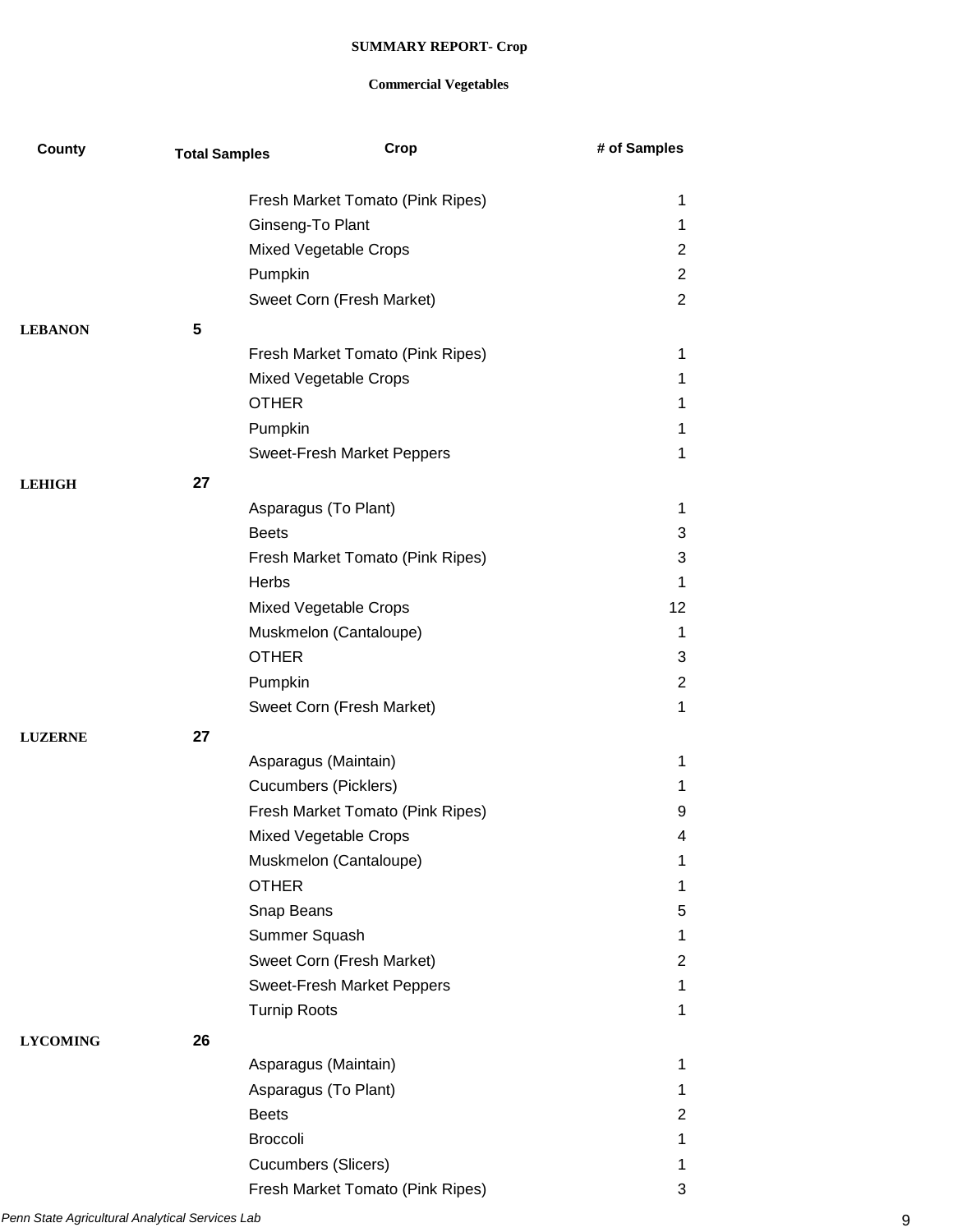| County            | <b>Total Samples</b> | Crop                             | # of Samples   |
|-------------------|----------------------|----------------------------------|----------------|
|                   |                      | Mixed Vegetable Crops            | 1              |
|                   |                      | Peas                             | $\overline{2}$ |
|                   |                      | Pumpkin                          | 6              |
|                   |                      | Sweet Corn (Fresh Market)        | 5              |
|                   |                      | <b>Turnip Greens</b>             | 1              |
|                   |                      | <b>Turnip Roots</b>              | 2              |
|                   |                      |                                  |                |
| <b>MCKEAN</b>     | $\mathbf{2}$         |                                  | $\mathbf 1$    |
|                   |                      | Mixed Vegetable Crops            | 1              |
|                   |                      | Pumpkin                          |                |
| <b>MERCER</b>     | 12                   |                                  |                |
|                   |                      | Asparagus (Maintain)             | 1              |
|                   |                      | Asparagus (To Plant)             | 1              |
|                   |                      | Fresh Market Tomato (Pink Ripes) | 1              |
|                   |                      | Garlic                           | 1              |
|                   |                      | Mixed Vegetable Crops            | $\overline{2}$ |
|                   |                      | Muskmelon (Cantaloupe)           | $\mathbf 1$    |
|                   |                      | Pumpkin                          | 1              |
|                   |                      | Sweet Corn (Fresh Market)        | 4              |
| <b>MIFFLIN</b>    | 3                    |                                  |                |
|                   |                      | <b>Cucumbers (Slicers)</b>       | $\mathbf 1$    |
|                   |                      | Pumpkin                          | 1              |
|                   |                      | Sweet Corn (Fresh Market)        | 1              |
| <b>MONROE</b>     | 13                   |                                  |                |
|                   |                      | Fresh Market Tomato (Pink Ripes) | 2              |
|                   |                      | Garlic                           | 1              |
|                   |                      | Mixed Vegetable Crops            | 5              |
|                   |                      | Onion                            | 1              |
|                   |                      | Pumpkin                          | 1              |
|                   |                      | Snap Beans                       | 1              |
|                   |                      | Spinach                          | 1              |
|                   |                      | Sweet Corn (Fresh Market)        | 1              |
| <b>MONTGOMERY</b> | 88                   |                                  |                |
|                   |                      | Asparagus (Maintain)             | 1              |
|                   |                      | <b>Beets</b>                     | 1              |
|                   |                      | Fresh Market Cabbage             | 1              |
|                   |                      | Fresh Market Tomato (Pink Ripes) | 14             |
|                   |                      | Herbs                            | $\overline{2}$ |
|                   |                      | Hot Peppers (Fresh Market)       | $\mathbf 1$    |
|                   |                      | Leek                             | 8              |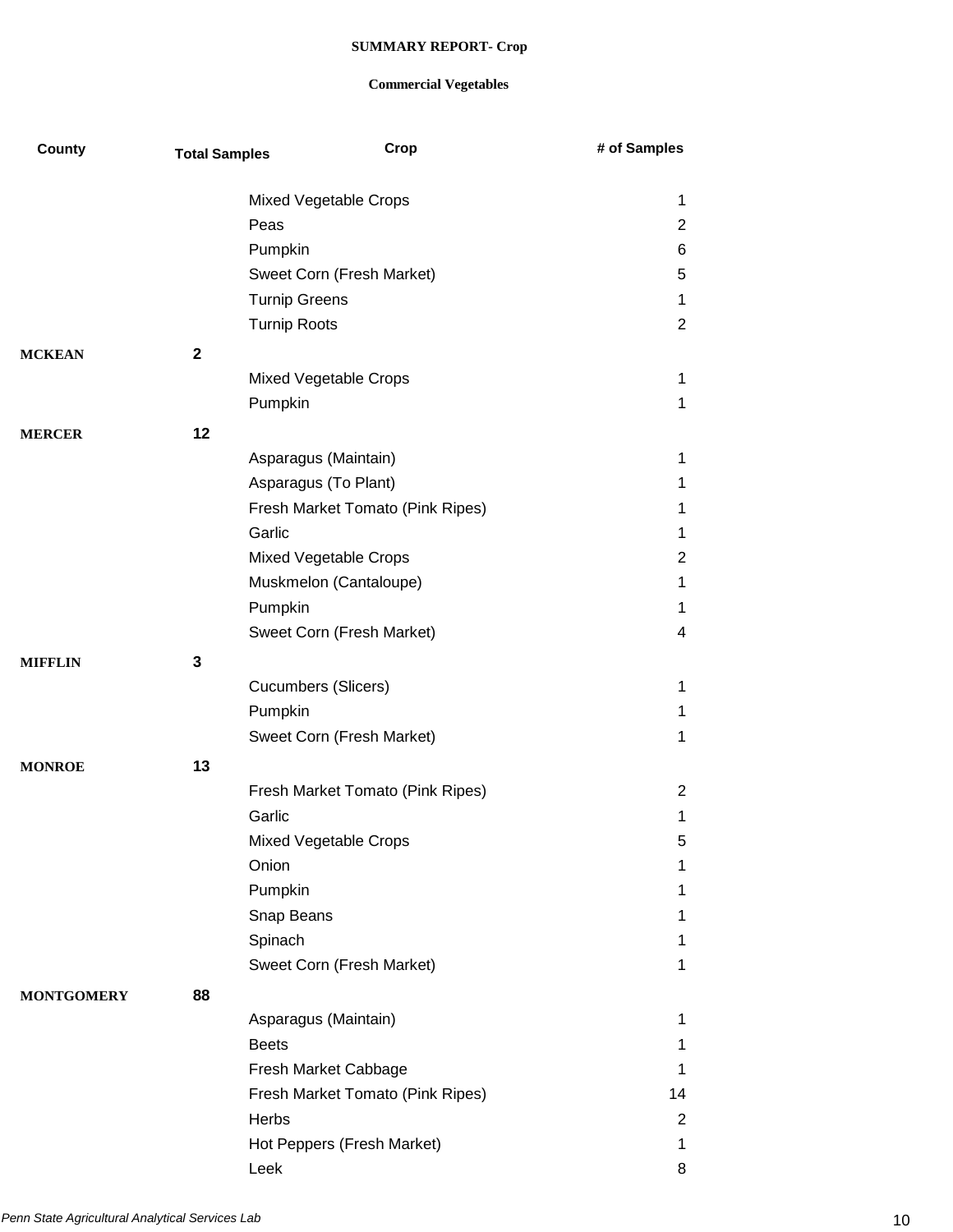| County                | <b>Total Samples</b> | Crop                              | # of Samples   |
|-----------------------|----------------------|-----------------------------------|----------------|
|                       |                      | Mixed Vegetable Crops             | 27             |
|                       |                      | Onion                             | 1              |
|                       |                      | <b>OTHER</b>                      | 8              |
|                       |                      | Processing Tomato (Transplants)   | 1              |
|                       |                      | Pumpkin                           | 1              |
|                       |                      | Summer Squash                     | 1              |
|                       |                      | Sweet Corn (Fresh Market)         | 15             |
|                       |                      | <b>Sweet Potato</b>               | $\overline{2}$ |
|                       |                      | Sweet-Fresh Market Peppers        | $\overline{2}$ |
|                       |                      | <b>Turnip Roots</b>               | $\mathbf{1}$   |
|                       |                      | Watermelon                        | $\mathbf{1}$   |
| <b>MONTOUR</b>        | 3                    |                                   |                |
|                       |                      | Lima Beans                        | 1              |
|                       |                      | Mixed Vegetable Crops             | 1              |
|                       |                      | <b>Sweet-Fresh Market Peppers</b> | 1              |
| NORTHAMPTON           | 32                   |                                   |                |
|                       |                      | Asparagus (To Plant)              | 1              |
|                       |                      | <b>Broccoli</b>                   | 1              |
|                       |                      | Fresh Market Tomato (Greenwraps)  | 1              |
|                       |                      | Fresh Market Tomato (Pink Ripes)  | 8              |
|                       |                      | Mixed Vegetable Crops             | 14             |
|                       |                      | Muskmelon (Cantaloupe)            | 1              |
|                       |                      | Pumpkin                           | $\overline{2}$ |
|                       |                      | Sweet Corn (Fresh Market)         | 3              |
|                       |                      | <b>Sweet-Fresh Market Peppers</b> | 1              |
| <b>NORTHUMBERLAND</b> | 14                   |                                   |                |
|                       |                      | Asparagus (Maintain)              | 1              |
|                       |                      | Leaf Lettuce                      | 1              |
|                       |                      | Mixed Vegetable Crops             | 4              |
|                       |                      | Muskmelon (Cantaloupe)            | $\mathbf 1$    |
|                       |                      | Pumpkin                           | $\overline{2}$ |
|                       |                      | Snap Beans                        | 1              |
|                       |                      | Sweet Corn (Fresh Market)         | 4              |
| <b>PERRY</b>          | 21                   |                                   |                |
|                       |                      | <b>Beets</b>                      | 1              |
|                       |                      | Fresh Market Tomato (Pink Ripes)  | 2              |
|                       |                      | Herbs                             | 1              |
|                       |                      | Mixed Vegetable Crops             | 1              |
|                       |                      | Pumpkin                           | 9              |
|                       |                      | Sweet Corn (Fresh Market)         | $\overline{7}$ |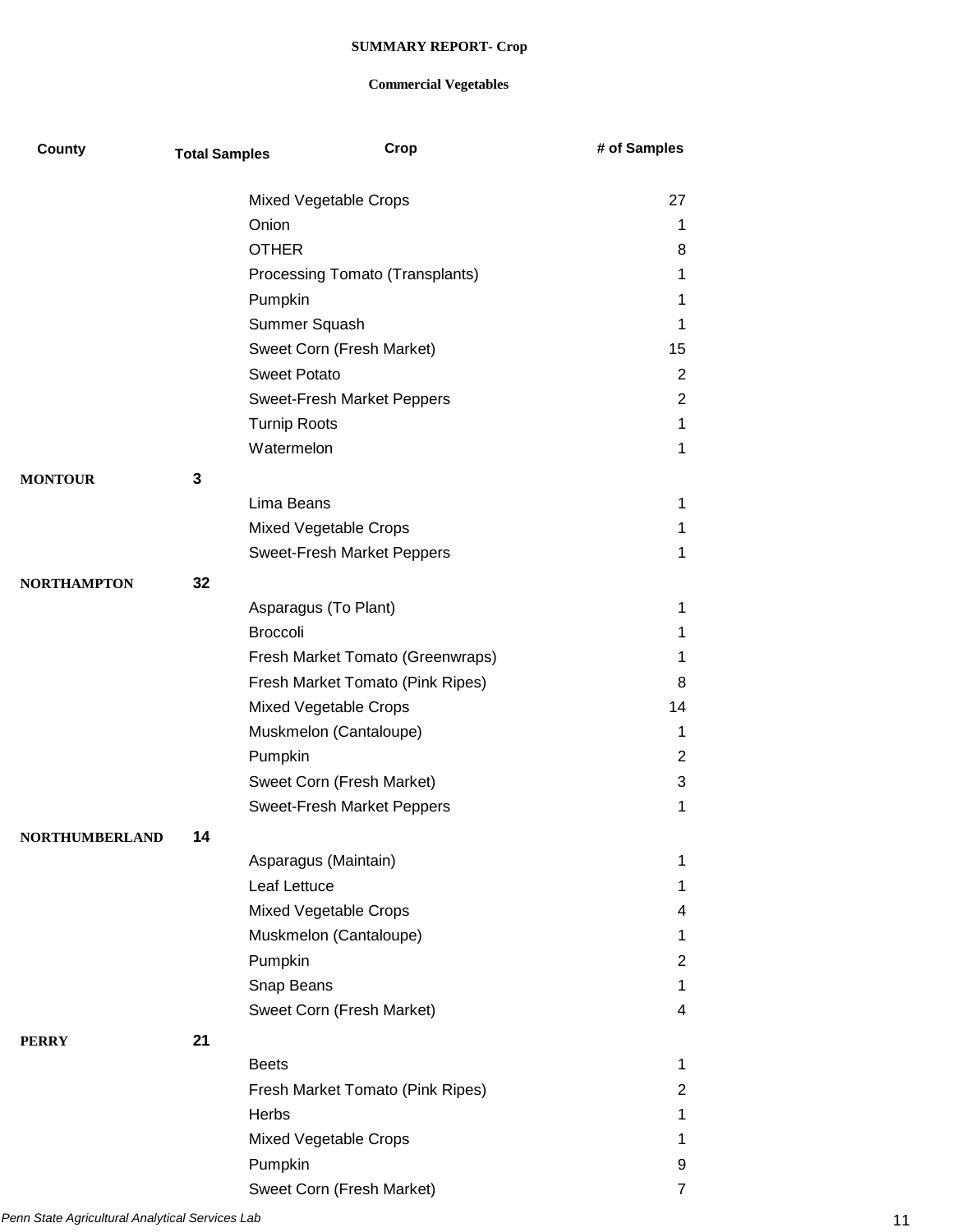| County              | <b>Total Samples</b> | Crop                             | # of Samples   |
|---------------------|----------------------|----------------------------------|----------------|
|                     |                      |                                  |                |
| <b>PHILADELPHIA</b> | 18                   |                                  |                |
|                     |                      | Mixed Vegetable Crops            | 14             |
|                     |                      | <b>OTHER</b>                     | 4              |
| <b>PIKE</b>         | $\mathbf 2$          |                                  |                |
|                     |                      | Mixed Vegetable Crops            | 1              |
|                     |                      | Pumpkin                          | 1              |
| <b>POTTER</b>       | 14                   |                                  |                |
|                     |                      | Fresh Market Tomato (Pink Ripes) | 1              |
|                     |                      | Snap Beans                       | 10             |
|                     |                      | Sweet Corn (Fresh Market)        | $\mathbf 1$    |
|                     |                      | Sweet Corn (Processing)          | 2              |
| <b>SCHUYLKILL</b>   | 23                   |                                  |                |
|                     |                      | Asparagus (Maintain)             | 1              |
|                     |                      | <b>Cucumbers (Slicers)</b>       | 1              |
|                     |                      | Fresh Market Tomato (Pink Ripes) | 3              |
|                     |                      | Leaf Lettuce                     | 1              |
|                     |                      | Mixed Vegetable Crops            | 6              |
|                     |                      | Onion                            | 1              |
|                     |                      | <b>OTHER</b>                     | 1              |
|                     |                      | Pumpkin                          | $\overline{2}$ |
|                     |                      | Sweet Corn (Fresh Market)        | 4              |
|                     |                      | Sweet-Fresh Market Peppers       | 3              |
| <b>SNYDER</b>       | 11                   |                                  |                |
|                     |                      | <b>Cucumbers (Picklers)</b>      | $\overline{2}$ |
|                     |                      | Cucumbers (Slicers)              | 1              |
|                     |                      | Fresh Market Tomato (Pink Ripes) | 2              |
|                     |                      | Muskmelon (Cantaloupe)           | 3              |
|                     |                      | Pumpkin                          | 1              |
|                     |                      | Sweet Corn (Fresh Market)        | 1              |
|                     |                      | Sweet-Fresh Market Peppers       | 1              |
|                     |                      |                                  |                |
| <b>SOMERSET</b>     | 10                   |                                  |                |
|                     |                      | Asparagus (Maintain)             | 3              |
|                     |                      | Asparagus (To Plant)             | 1              |
|                     |                      | Fresh Market Tomato (Pink Ripes) | 1              |
|                     |                      | Mixed Vegetable Crops            | 3              |
|                     |                      | Onion                            | 1              |
|                     |                      | <b>OTHER</b>                     | 1              |
| <b>SULLIVAN</b>     | 1                    |                                  |                |
|                     |                      | Mixed Vegetable Crops            | $\mathbf 1$    |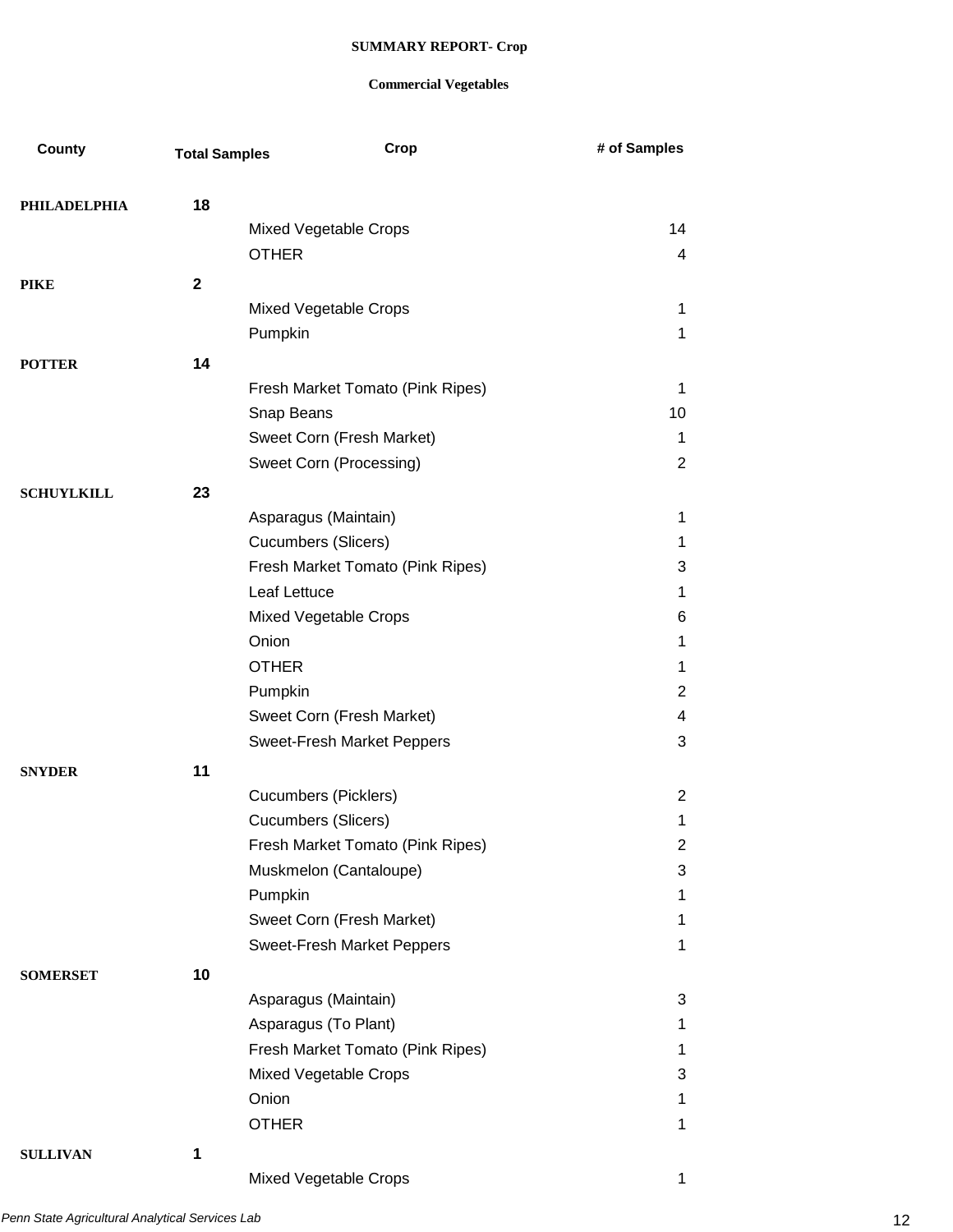| County             | <b>Total Samples</b> | Crop                                                     | # of Samples     |
|--------------------|----------------------|----------------------------------------------------------|------------------|
|                    |                      |                                                          |                  |
| <b>SUSQUEHANNA</b> | 15                   |                                                          |                  |
|                    |                      | Asparagus (Maintain)                                     | $\overline{2}$   |
|                    |                      | Fresh Market Tomato (Pink Ripes)<br>Garlic               | $\overline{2}$   |
|                    |                      |                                                          | 1                |
|                    |                      | Mixed Vegetable Crops                                    | 6                |
|                    |                      | Pumpkin                                                  | $\overline{2}$   |
|                    |                      | Sweet Corn (Fresh Market)                                | $\overline{2}$   |
| <b>TIOGA</b>       | 7                    |                                                          |                  |
|                    |                      | Mixed Vegetable Crops                                    | 3                |
|                    |                      | Sweet Corn (Fresh Market)                                | $\overline{2}$   |
|                    |                      | Sweet-Fresh Market Peppers                               | $\overline{2}$   |
| <b>UNION</b>       | 13                   |                                                          |                  |
|                    |                      | Asparagus (Maintain)                                     | $\mathbf 1$      |
|                    |                      | Fresh Market Tomato (Pink Ripes)                         | 4                |
|                    |                      | Mixed Vegetable Crops                                    | 1                |
|                    |                      | Muskmelon (Cantaloupe)                                   | 3                |
|                    |                      | Pumpkin                                                  | 3                |
|                    |                      | <b>Sweet-Fresh Market Peppers</b>                        | $\mathbf{1}$     |
| <b>VENANGO</b>     | 4                    |                                                          |                  |
|                    |                      | Mixed Vegetable Crops                                    | 3                |
|                    |                      | Sweet Corn (Fresh Market)                                | 1                |
| <b>WARREN</b>      | 3                    |                                                          |                  |
|                    |                      | <b>Mixed Vegetable Crops</b>                             | $\overline{2}$   |
|                    |                      | Pumpkin                                                  | 1                |
|                    |                      |                                                          |                  |
| <b>WASHINGTON</b>  | 35                   |                                                          |                  |
|                    |                      | Asparagus (To Plant)<br>Fresh Market Tomato (Pink Ripes) | 1<br>$\mathbf 1$ |
|                    |                      |                                                          |                  |
|                    |                      | Garlic                                                   | $\mathbf 1$      |
|                    |                      | Mixed Vegetable Crops                                    | 6                |
|                    |                      | <b>OTHER</b>                                             | $\mathbf 1$      |
|                    |                      | Pumpkin                                                  | 6                |
|                    |                      | Sweet Corn (Fresh Market)                                | 16               |
|                    |                      | <b>Sweet-Fresh Market Peppers</b>                        | $\mathbf 1$      |
|                    |                      | Winter Squash (Fresh Market)                             | $\overline{2}$   |
| <b>WAYNE</b>       | 15                   |                                                          |                  |
|                    |                      | Asparagus (Maintain)                                     | $\mathbf 1$      |
|                    |                      | Fresh Market Tomato (Pink Ripes)                         | 1                |
|                    |                      | Garlic                                                   | $\mathbf 1$      |
|                    |                      | Mixed Vegetable Crops                                    | 5                |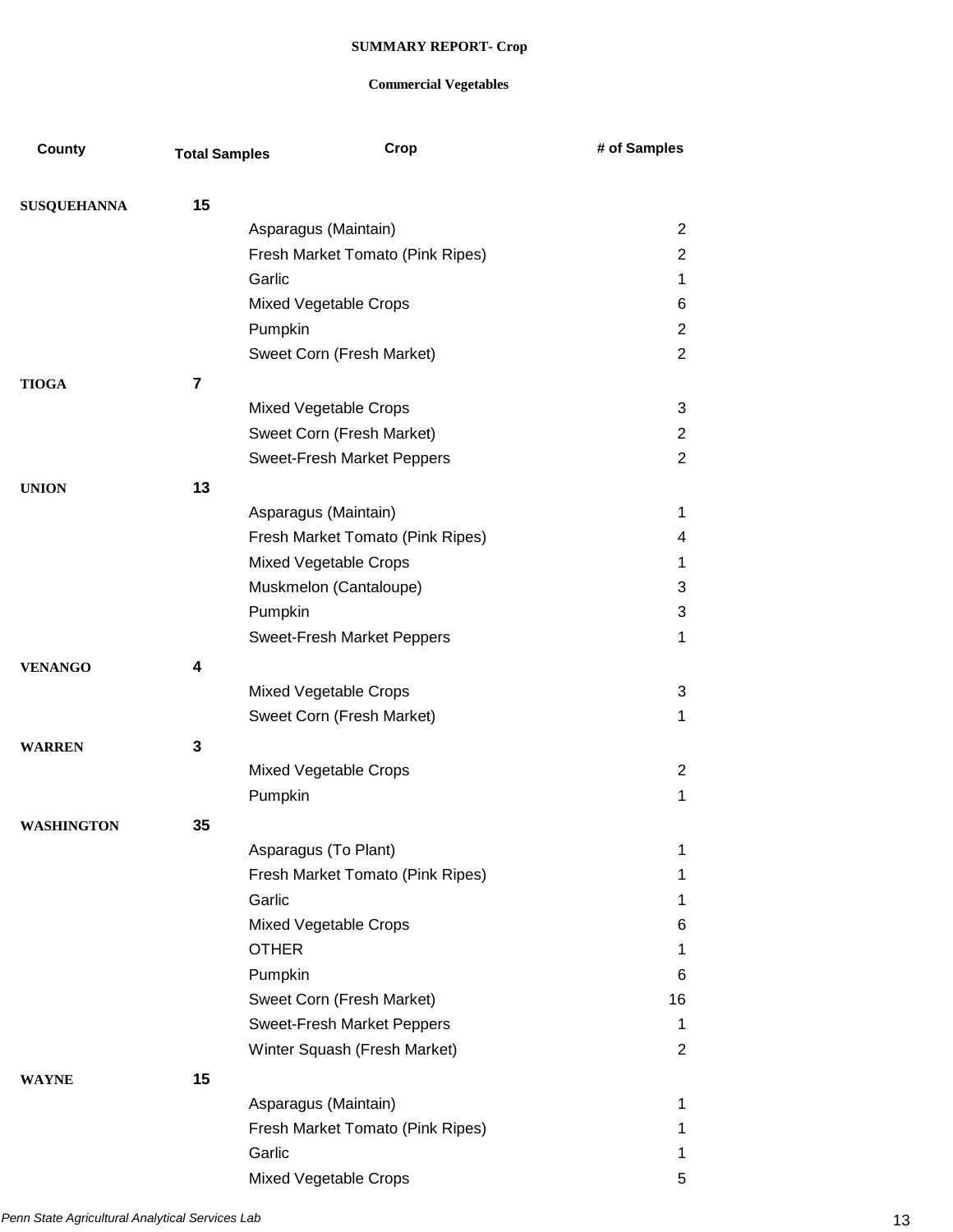| County         | <b>Total Samples</b> | Crop                             | # of Samples   |
|----------------|----------------------|----------------------------------|----------------|
|                |                      | Pumpkin                          | 1              |
|                |                      | Sweet Corn (Fresh Market)        | 3              |
|                |                      | <b>Turnip Roots</b>              | $\overline{2}$ |
|                |                      | Winter Squash (Fresh Market)     | 1              |
|                |                      |                                  |                |
| WESTMORELAND   | 41                   |                                  |                |
|                |                      | Asparagus (Maintain)             | 1              |
|                |                      | Fresh Market Tomato (Greenwraps) | 1              |
|                |                      | Fresh Market Tomato (Pink Ripes) | 4              |
|                |                      | Garlic                           | $\overline{c}$ |
|                |                      | <b>Herbs</b>                     | 1              |
|                |                      | Leaf Lettuce                     | 1              |
|                |                      | Mixed Vegetable Crops            | 9              |
|                |                      | Onion                            | $\overline{2}$ |
|                |                      | <b>OTHER</b>                     | 1              |
|                |                      | Processing Tomato (Transplants)  | 1              |
|                |                      | Pumpkin                          | 5              |
|                |                      | Sweet Corn (Fresh Market)        | 9              |
|                |                      | Sweet-Fresh Market Peppers       | 3              |
|                |                      | <b>Turnip Greens</b>             | 1              |
| <b>WYOMING</b> | 13                   |                                  |                |
|                |                      | <b>Cucumbers (Slicers)</b>       | 1              |
|                |                      | Fresh Market Tomato (Pink Ripes) | 3              |
|                |                      | Mixed Vegetable Crops            | 1              |
|                |                      | Pumpkin                          | 5              |
|                |                      | Sweet Corn (Fresh Market)        | 1              |
|                |                      | Sweet-Fresh Market Peppers       | 2              |
| <b>YORK</b>    | 32                   |                                  |                |
|                |                      | Asparagus (Maintain)             | $\overline{2}$ |
|                |                      | <b>Brussels Sprouts</b>          | $\overline{2}$ |
|                |                      | Carrot                           | 1              |
|                |                      | <b>Cucumbers (Picklers)</b>      | 1              |
|                |                      | Fresh Market Tomato (Pink Ripes) | 2              |
|                |                      | Mixed Vegetable Crops            | 8              |
|                |                      | Muskmelon (Cantaloupe)           | $\overline{2}$ |
|                |                      | Onion                            | 1              |
|                |                      | <b>OTHER</b>                     | 1              |
|                |                      |                                  |                |
|                |                      | Pumpkin                          | 1              |
|                |                      | Snap Beans                       | 3              |
|                |                      | Sweet Corn (Fresh Market)        | 7              |
|                |                      | <b>Sweet Potato</b>              | 1              |